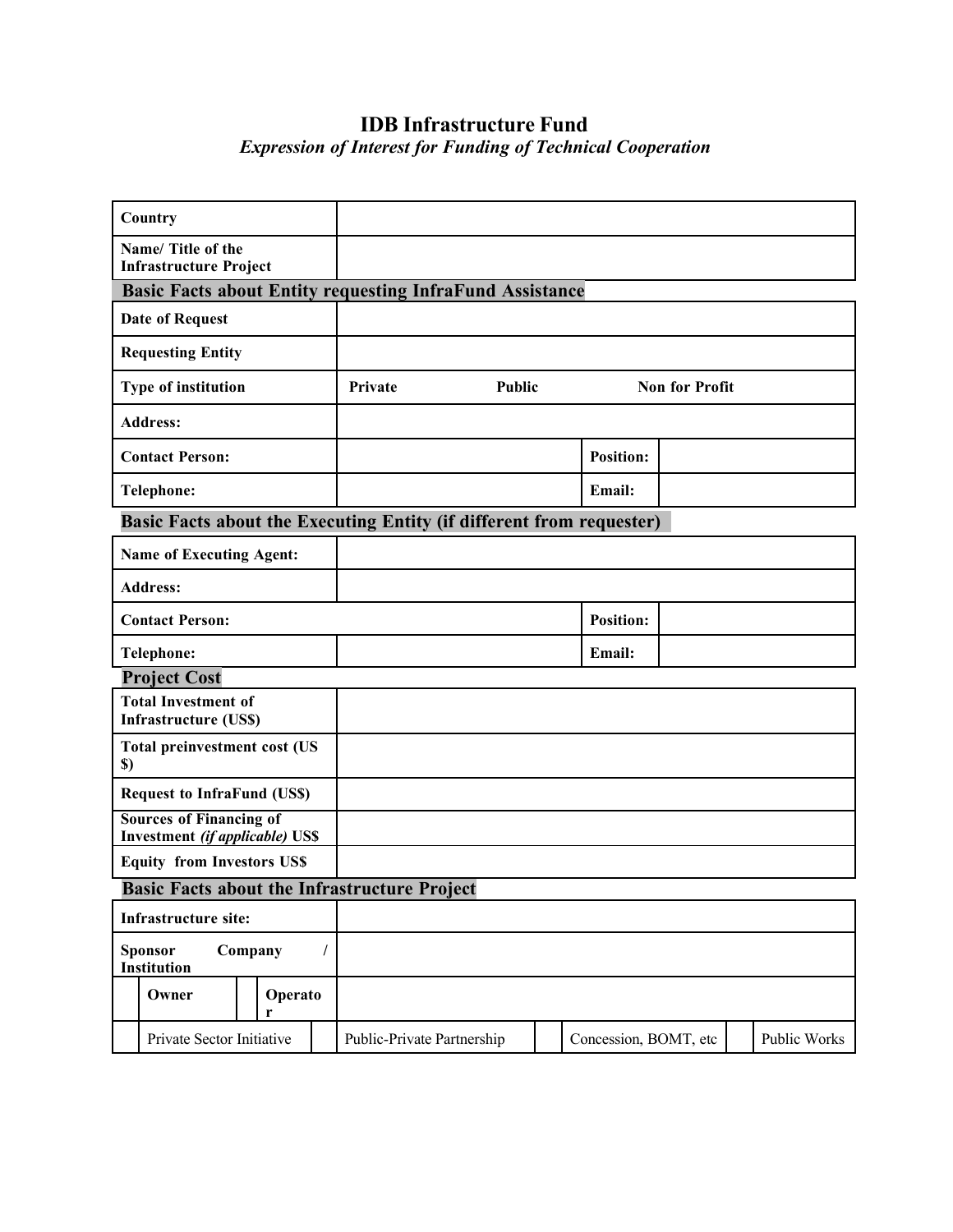| <b>Concession authorized</b>    |                                            |                                  |  |  |  |  |  |
|---------------------------------|--------------------------------------------|----------------------------------|--|--|--|--|--|
| Sector:                         |                                            |                                  |  |  |  |  |  |
| Water and sewerage              | Renewable Energy                           | Airports                         |  |  |  |  |  |
| Solid waste                     | Electricity transmission /<br>distribution | Railways                         |  |  |  |  |  |
| Gas transmission / distribution | Ports                                      | Transport (more than 1)<br>mode) |  |  |  |  |  |
| <b>Telecommunications</b>       | Roads                                      | Urban public transportation      |  |  |  |  |  |
| Quality of Life Infrastructure  | Social Infrastructure                      | Multi-purpose                    |  |  |  |  |  |

### **Description of the Infrastructure Project**

*[Concise description of the infrastructure project that would benefit from InfraFund assistance. The description needs to include: i) the expected economic, social and environmental benefits of the infrastructure project to the host country, region, or community, ii) the end users/beneficiaries or targeted population of the project, iii) summary description of the physical characteristics of the project and, iv) the approximate beginning/end dates of construction. Include indicators that show the relevance of the project to the beneficiary region/population.*]

# **Current Preparation Status of the Infrastructure Project**

|                                                        | <b>Preparation Status &lt;10%</b> | A project in this stage is just a "concept idea" that was envisioned by public<br>authorities or private investors. No relevant studies related to the project are<br>available and the assistance requested to the InfraFund will finance the first<br>study/ies related to the project. |  |  |  |  |
|--------------------------------------------------------|-----------------------------------|-------------------------------------------------------------------------------------------------------------------------------------------------------------------------------------------------------------------------------------------------------------------------------------------|--|--|--|--|
|                                                        | Preparation Status 10% to<br>50%  | Projects that have some prefeasibility studies already performed but still are in<br>the early stages of development and will require further technical studies                                                                                                                           |  |  |  |  |
|                                                        | Preparation Status 50% to<br>90%  | Projects that have most of the studies performed and have proven to be<br>economically / financially feasible. Some studies still pending in addition to<br>InfraFund assistance that may not be enough to put the project in the ready-to-<br>finance status.                            |  |  |  |  |
|                                                        | Preparation status $> 90\%$       | The projects in this stage are just one step away from getting financing or<br>being ready for construction. One or two studies are pending and the assistance<br>requested to the InfraFund will allow the project to be ready to be financed and<br>construction to begin               |  |  |  |  |
|                                                        | <b>In Construction</b>            | Projects already in construction but still requires studies to complete de<br>construction                                                                                                                                                                                                |  |  |  |  |
| <b>Studies Already Available / Previously Prepared</b> |                                   |                                                                                                                                                                                                                                                                                           |  |  |  |  |

Engineering / Technology Tariff Tariff CDM requirements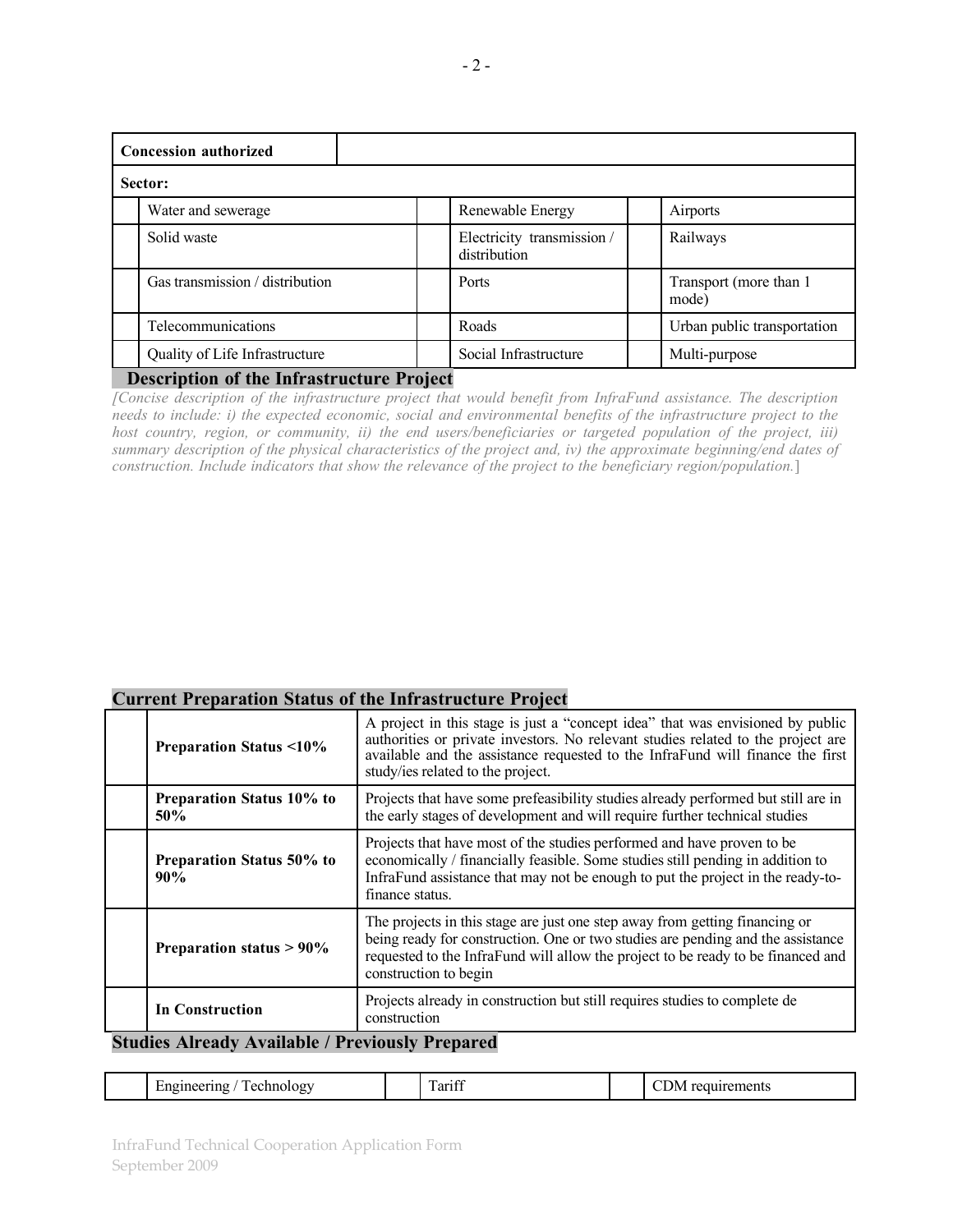| <b>Financial Feasibility</b> | Market Demand        |  |
|------------------------------|----------------------|--|
| Economic Impact Analysis     | Resettlement         |  |
| Environmental (EIA)          | Carbon Credits       |  |
| Legal/Regulatory             | Stakeholder Analysis |  |

### **Constrains and obstacles impeding the development of the Infrastructure Project**

*[Indicate the mayor obstacles impeding or delaying the preparation of the Infrastructure project. For each of the obstacles indicate the entity responsible for resolving it or activity/ies that will accelerate its development]* 

# **Description of the Proposed TC Activities and Deliverables**

*[Describe the specific activity/ies for which funding from the InfraFund is requested, their components and expected results (with measurable outputs and indicators) Indicate if the proposed activity will allow the infrastructure project to reach financial closure and if not what other studies or additional steps will be required and how those further activities are expected be financed or implemented.]*

### **Executing Entity's credentials for executing project**

*[What credentials/track record does the executing entity have in these type of projects. Include a brief description of its organizational structure, financial situation and personnel qualifications.]*

#### **Who is expected to finance the Infrastructure Project?**

*[In case it is expected that the IDB will finance the Infrastructure Project, indicate if the infrastructure project has been declared eligible for IDB financing. If the Infrastructure project is NOT expected to be financed by the IDB, indicate how the funds provided by the InfraFund will be reimbursed once the activities are completed.]*

#### **Rationale for InfraFund Funding**

*[Indicate the reasons for which funding for the activity is being sought from the InfraFund, specifying whether and which other sources of funding (including grants from other programs, government resources, funds from private sponsors, etc) were sought /obtained. Also indicate how this activity will help the InfraFund to fulfill its mission of "assisting public and private entities in Latin America and the Caribbean with identifying, developing and preparing bankable and sustainable infrastructure projects that have high probability of reaching financial closing." In addition, indicate if the proposed activity will help mobilize private financing for sustainable infrastructure projects and/or if it will help to develop and structure sustainable public-private partnerships in the beneficiary country.]*

# **Budget:**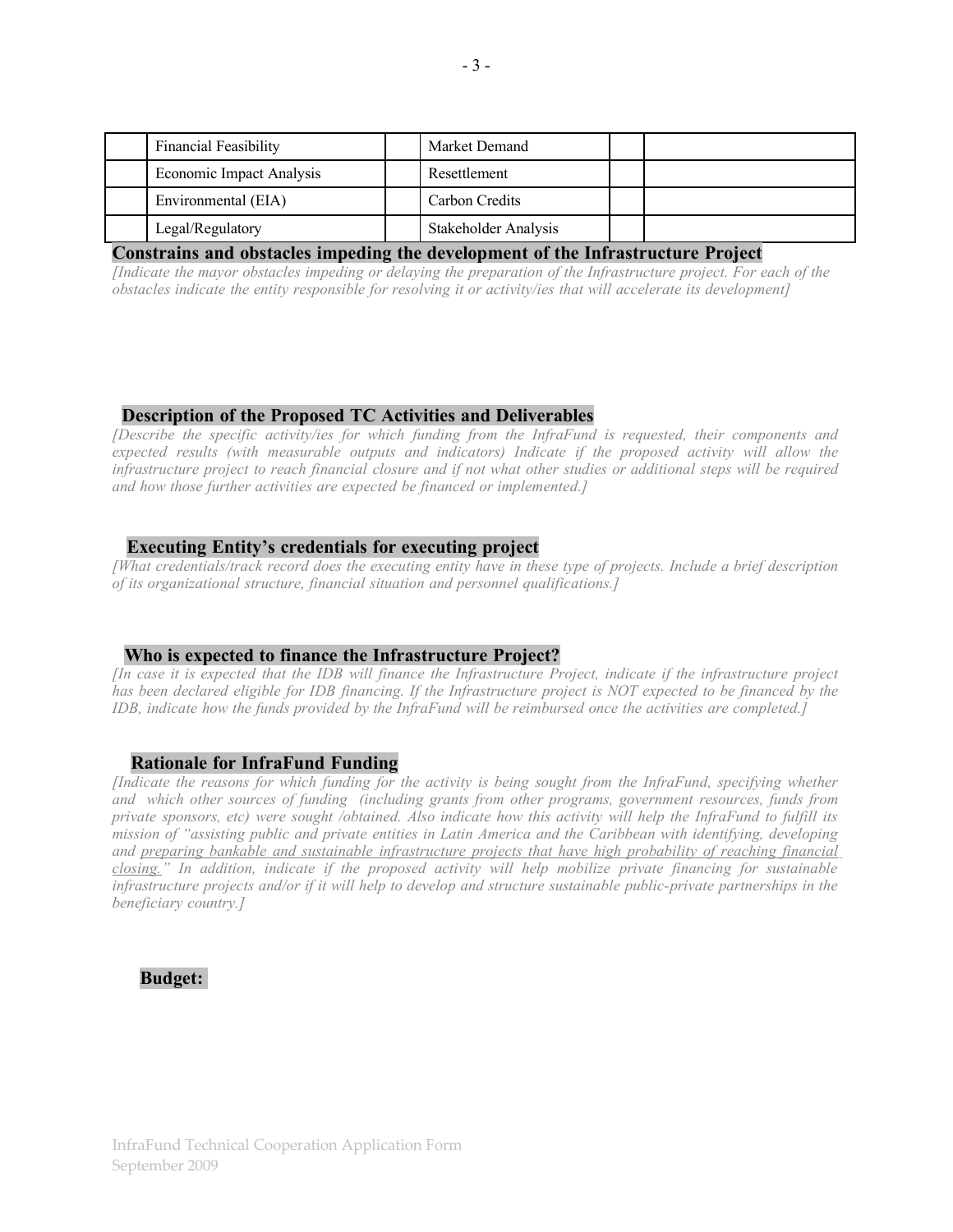| <b>Major Expenses / Cost</b><br><b>Components</b>                                                                                                                | <b>INFRAFUND</b><br>(US\$) | <b>COUNTERPART</b> <sup>1/</sup><br>(US\$) | <b>OTHER FUNDS</b><br>(US\$) | <b>TOTAL</b><br>(US\$) |
|------------------------------------------------------------------------------------------------------------------------------------------------------------------|----------------------------|--------------------------------------------|------------------------------|------------------------|
| <b>Consulting Services</b>                                                                                                                                       |                            |                                            |                              |                        |
| <b>Good and Services</b>                                                                                                                                         |                            |                                            |                              |                        |
| <b>Logistics and Travel</b>                                                                                                                                      |                            |                                            |                              |                        |
| <b>Other Costs</b>                                                                                                                                               |                            |                                            |                              |                        |
|                                                                                                                                                                  |                            |                                            |                              |                        |
| <b>GRAND TOTAL</b><br><sup><math>\nu</math></sup> The heneficiary entity or entities will share the financial costs of each operation by an amount to be decided |                            |                                            |                              |                        |

 *The beneficiary entity or entities will share the financial costs of each operation by an amount to be decided on a case-by-case basis, and which cannot be lower than twenty percent (20%) of the total cost.* 

## **Summary of Implementation Plan**

*[Indicate the approximate beginning and end dates, staff requirements and responsibilities, as well as major activity milestones, for the project execution. Also note who will be responsible for selecting, hiring and supervising consultants, and any other arrangements in terms of procurement policies. As a general rule, the execution of the TC Operations financing with resources of the InfraFund will be the responsibility of the requesting entity/organization.]*

#### **Additional Information**

*[Use this section to indicate (if necessary) if the proposed activities a) are expected to have any adverse environmental or social consequences, and if so describe the measures to take to mitigate these consequences, b) will contribute or benefit from emerging best practices in private sector participation, and c) are innovative or offers demonstration effects to the country.]*

THIS DOCUMENT SUMMARIZES THE MAIN TERMS AND CONDITIONS PROPOSED BY THE BENEFICIARY OR EXECUTING AGENCY OF <sup>A</sup> TECHNICAL-COOPERATION PROJECT PRESENTED BEFORE THE INTER-AMERICAN DEVELOPMENT BANK (THE "BANK") TO SEEK ITS INVOLVEMENT AND REQUEST FINANCIAL SUPPORT THROUGH THE RESOURCES ADMINISTERED BY THE INFRASTRUCTURE PROJECT PREPARATION FUND. THE BENEFICIARY OR EXECUTING AGENCY EXPRESSLY AUTHORIZES THE BANK TO TAKE THE APPROPRIATE MEASURES NEEDED TO CONFIRM THE VERACITY AND TECHNICAL SPECIFICATIONS OF THE INFORMATION CONTAINED IN THIS DOCUMENT. THE BANK MAY ALSO MAKE ALL THE ADDITIONAL QUERIES AND/OR CLARIFICATIONS IT DEEMS NECESSARY AND MAY CONSIDER THE REQUEST WITHDRAWN IN THE ABSENCE OF <sup>A</sup> TIMELY AND/OR ADEQUATE RESPONSE. I<sup>N</sup> ORDER TO PROCESS <sup>A</sup> REQUEST FOR FINANCIAL RESOURCES FROM THE INFRASTRUCTURE PROJECT PREPARATION FUND, EVIDENCE MUST BE PROVIDED OF THE NO OBJECTION OF THE BENEFICIARY COUNTRY OR COUNTRIES OF THE INFRASTRUCTURE PROJECT AND/OR THE ACTIVITIES PROPOSED IN THE TECHNICAL-COOPERATION PROJECT. ALL TERMS AND CONDITIONS CONTAINED HEREIN ARE SUBJECT TO CHANGE BY BANK